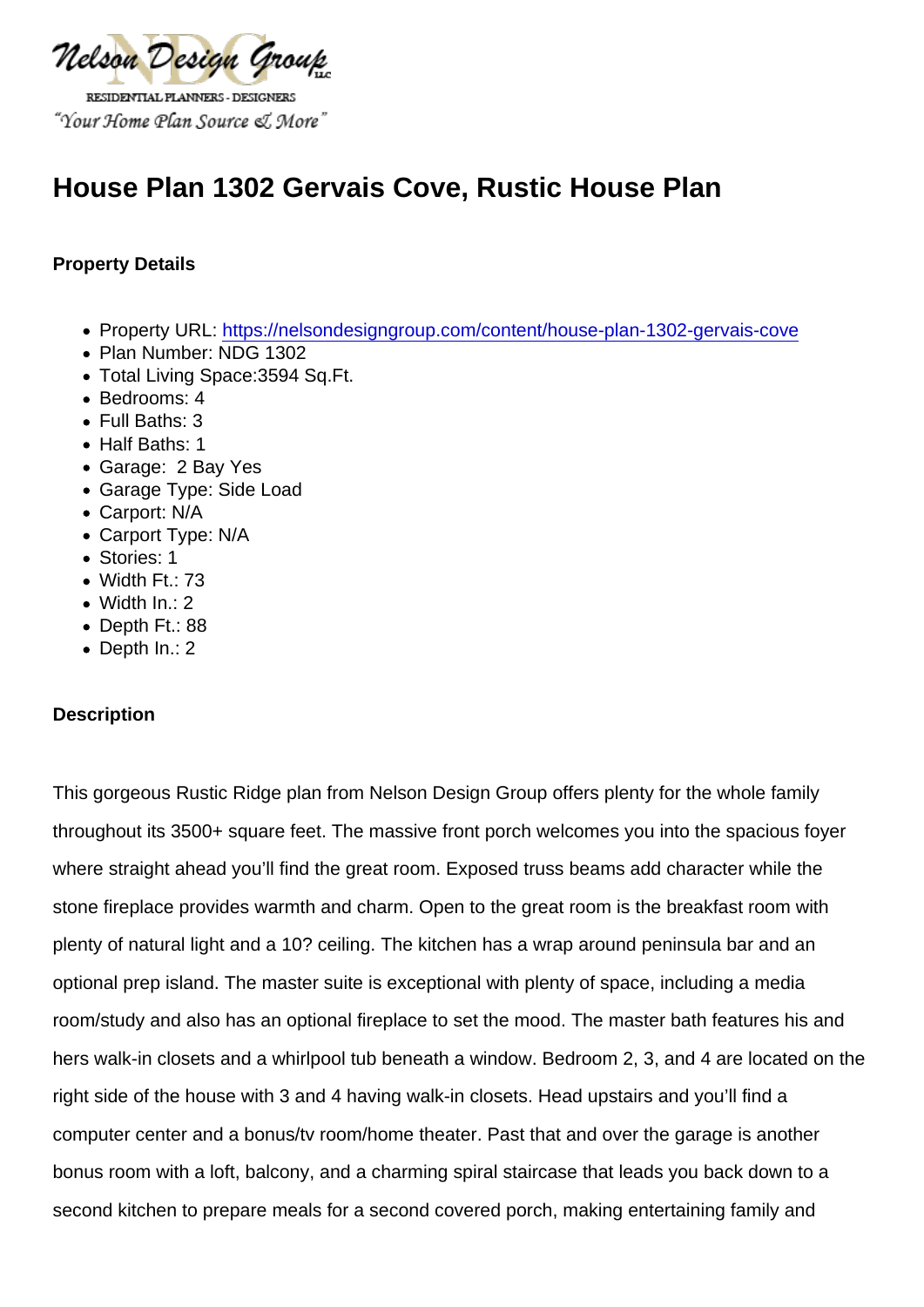friends a pure joy.

### **Additional details**

- Total Living Space:3594 Sq.Ft.
- Main Floor: 3292 Sq.Ft
- Upper Floor (Sq.Ft.): 302 Sq.Ft.
- Lower Floor (Sq.Ft.): N/A
- Basement (Sq.Ft.): N/A
- Bonus Room (Sq.Ft.): 604 Sq.Ft.
- Porch (Sq.Ft.): 670 Sq.Ft.
- Garage (Sq.Ft.): 879 Sq.Ft.
- Total Square Feet: 5747 Sq.Ft.
- Customizable: Yes
- Wall Construction: 2x4
- Vaulted Ceiling Height: Yes
- Main Ceiling Height: 9
- Upper Ceiling Height: 8
- Lower Ceiling Height: N/A
- Roof Type: Shingle
- Main Roof Pitch: 10:12
- Porch Roof Pitch: N/A
- Roof Framing Description: Stick
- Designed Roof Load: 45lbs
- Ridge Height (Ft.): 31
- Ridge Height (In.): 3
- Insulation Exterior: R13
- Insulation Floor Minimum: R19
- Insulation Ceiling Minimum: R30
- Lower Bonus Space (Sq.Ft.): N/A

## **Foundation Options**

- Foundation Crawl
- Foundation Slab
- Optional Basement
- Optional Daylight/Walkout Basement

## **Plan Collections**

- Customizable Exteriors House Plans Collection
- Rustic Ridge House Plans Collection